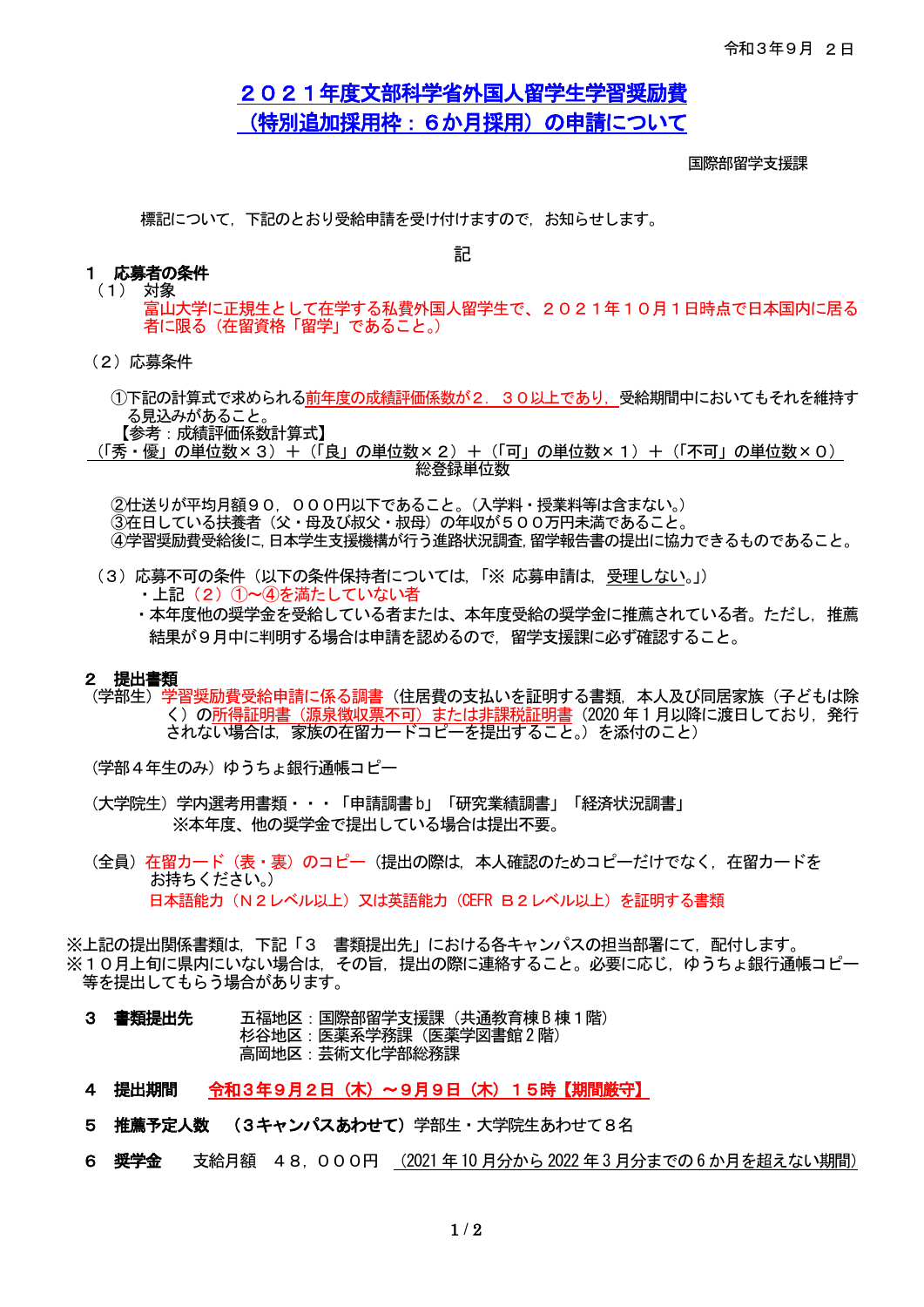# 7 その他

- (1)大学院生は書類選考,面接選考を行います。書類選考の後,面接が必要な合格者に対して面接試験日時 と面接会場を連絡します。面接は9月下旬頃に実施します。指定日に面接試験を受けなかった者は,推 こ面投会物と是記します。<br><u>薦されません。学内面接は1人につき,年度内で1度しか実施しません。</u>
- (2)推薦推薦候補者に決定した者については,10月8日(金)頃までに,国際部留学支援課及び地区の学 務担当者から本人へ直接電話連絡します。
- (3)推薦候補者は,ゆうちょ銀行通常預金口座の開設を行う必要があります。必要な手続きを行わない者は, 推薦を取り消すことがあります。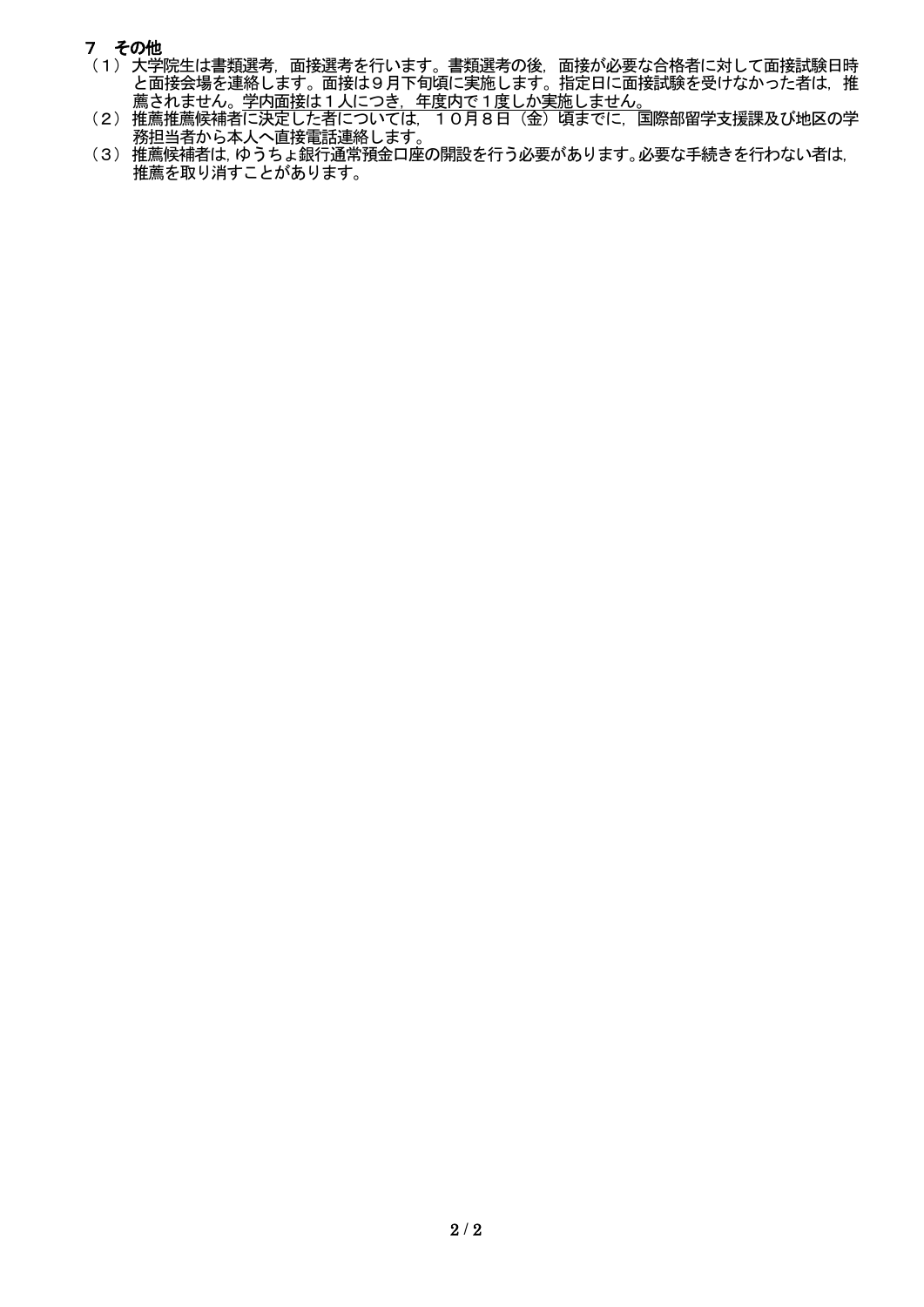# **2021 Monbukagakusho Honor Scholarship(Gakushushoreihi) for Special additional recruitment quota: 6-month recruitment**

Study-abroad Support Division

The Application of the scholarship is available and the details are as follows:

**Note** 

# **1. Qualifications and conditions**

(1) Eligibility

Privately financed international students who are residing in Japan as of October 1, 2021, and are enrolled in t University of Toyama as regular students, and whose status of residence is "Student(留学)".

### (2) Conditions

① Academic grade point average of last school year is 2.30 or more, and will be kept over this school year.

### 【formula】

(Excellent, Very good credits  $x 3$ ) + (Good credits  $x 2$ ) + (Average credits  $x 1$ ) + (Fail credits  $x 0$ ) Total number of Registered credits

- ② Monthly allowance from family should not exceed ¥90,000. (excluding entrance and tuition fees.)
- ③ Annual income of the financial supporter (father, mother, uncle, or aunt) residing in Japan should be less than ¥5,000,000.
- ④ The scholarship recipient should corperate the survey of academic and carrier status conducted by JASSO after scholarship payment.
- (3) Not applicable Conditions (※Their applications will not be accepted.)
	- Those who do not meet the conditions of (2)  $(1) \sim (4)$  mentioned above.
	- ・Applicants who have received other scholarships for the current academic year or are currently being recommended for one. If the result for the other scholarship you are applying for will be notified during September, your application for this scholarship is allowed. Be sure to confirm it at Study-abroad Support Division.

### **2. Requirements**

(For undergraduate students)

・Application form (The following document should be attached: proof of payment of house rent, income certificate or no-tax certificate (you can get it at the city hall) of yours and your adult family's if living together. If you or your family comes to Japan after Jan 2020, attach your family's residence card instead of the income or tax-free certificate.)

(Only for those who are  $4<sup>th</sup>$  class year at undergraduate)

・Photocopy of the bank book (Japan Post Bank) page of account number and holder's name.

(For graduate school students)

・Documents for screening at University of Toyama・・・"Application b" "Research achievement" "Financial situation"

#### (For all)

- ・Photocopy of Residence Card (two-sided) (Also, bring your Residence Card at the submission.)
- Certificate of your Japanese proficiency (over JLPT N2 level) or English proficiency (over CEFR B2 level)
- \*TheApplication form is available at the office mentioned " **3. Where to apply**".
- \*In case you will be out of Toyama pref. early in October, let us know about it at the submission of the applications. Photocopy of your bank book (Japan Post Bank) page may be needed.

**3. Where to apply:** Gofuku campus: Study-abroad Support Division (General Education Bldg. B 1F) Sugitani campus: Medicine and Pharmaceutical Sciences Academic Affairs Division (Library 2F) Takaoka campus: Departmental General Affairs Team

- **4. Application period: Thursday, September 2 ~ Thursday, September 9 15**:**00**【**Strict the Deadline**】
- **5. The scheduled number of University nominated students:**

A total of 8 undergraduate and graduate students from all three campuses will be nominated.